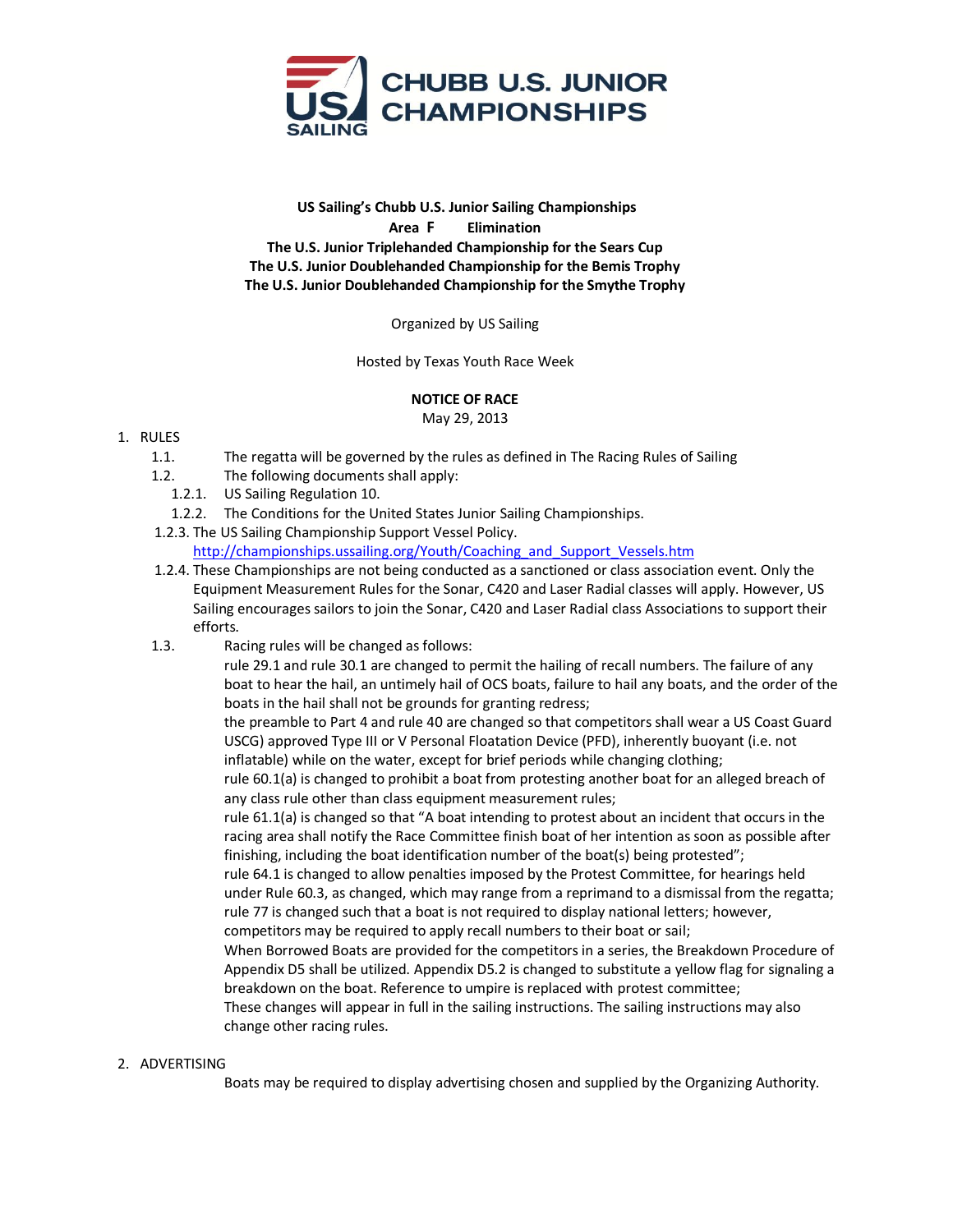

- 3. DISCIPLINES
	- 3.1. A minimum of three (3) boats for the triple-handed and five (5) boats for the other divisions are required **to race all races** unless there redress is granted. If not, the fleet will not be sailed. The regatta shall include the following disciplines utilizing the following class compliant equipment:
		- 3.1.1. Singlehanded Dinghy -- BYOB Laser Radial
			-
		- 3.1.2. Doublehanded Dinghy -- BYOB Club 420 with Spinnaker, Trapeze and mainsheet bridle.
- - 3.1.3. Triplehanded / Quadruple -- Borrowed Sonar
- 

- 4. ELIGIBILITY
	- 4.1. Competitors must have reached their  $13^{th}$  birthday but not their  $19^{th}$  birthday during the calendar year in which the event is held.
	- 4.2. Competitors must be individual or family members of US Sailing at the time of their respective first qualification event.
	- 4.3. All helms must be a member of a Local Sailing Organization (LSO)\* that is a member of its Regional Sailing Association (RSA) and US Sailing.
	- 4.4. For the Doublehanded and Triplehanded Championships other crew member(s) must be members of a LSO that is a member of US Sailing within the same RSA as the helm.
	- 4.5. All the members of a crew shall reside in or regularly compete in the same RSA where the club is geographically located.
	- 4.6. An alternate is named on the entry form at the first level of competition, and may not be changed in the competitive year.
- 5. QUALIFICATION
	- 5.1. For the National Championship, this Area will qualify one (1) team for the Triplehanded division and two (2) teams for both the Singlehanded and Doublehanded divisions.
	- 5.2. A Team is defined as all contestants listed on the entry form for a specific LSO, except the alternate.
	- 5.3. The skipper must remain the same throughout the series of qualifying events within and through his/her Area Qualifying event and including the National Championship. If the skipper is unable to continue, then the runner-up team will be named to replace the winning team.
	- 5.4. A crew member may be substituted with the named alternate, with the approval of the Protest Committee, or if between events, by the next-level Protest Committee. Once so named, the alternate shall compete as a named member of the team for the rest of the competitive year. An alternate, once used, may not be replaced or substituted for, without the written permission of the next level Protest Committee prior to the event.
- 6. REGISTRATION and ENTRY
	- 6.1. Registration may only be made by *completing the online forms at:*

*<http://championships.ussailing.org/Youth/ChubbJrChampionships/AreaQualifiers.htm> (the "Event Website").* Specifically, the online forms that must be completed for each event are:

Singlehand: <http://www.regattanetwork.com/event/6924> Doublehand: <http://www.regattanetwork.com/event/6925> Triplehand: <http://www.regattanetwork.com/event/6926>

As an additional registration requirement, Lasers and 420's must also register for Texas Youth Race Week at [www.regattanetwork.com](http://www.regattanetwork.com/) (completed registration in Texas Youth Race Week by the deadlines indicated in NOR 6.2 below is mandatory for Lasers and 420's).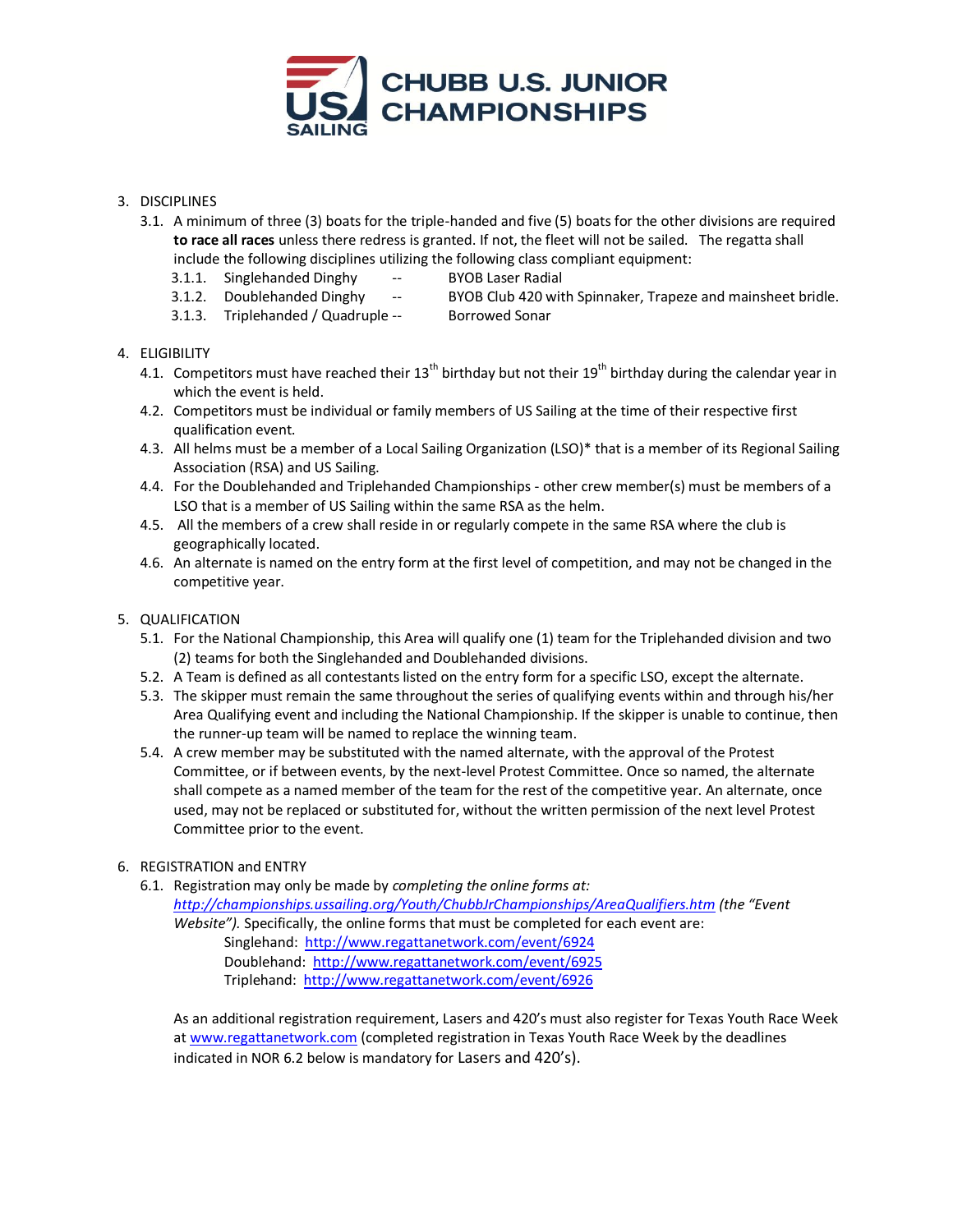

- 6.2. Registrations shall be submitted on-line no later than 9:00 a.m. (CDT), July 8, 2013 for the Triplehanded (Sears) division and 10:30 a.m. (CDT), July 13, 2013 for both the Singlehanded (Bemis) and Doublehanded (Smythe) divisions. There will be no on-site registration.
- 6.3. If requested by the Organizing Authority, an applicant shall send a copy of his or her birth certificate or passport to complete the application.
- 6.4. The entry fee is \$10.00 per competitor for the Singlehanded division, \$20.00 per competitor for the Doublehanded division, and \$30.00 per competitor for the Triplehanded division.
- 6.5. The entry fee shall be paid *by credit card* online at the time of registration. Entry fees are nonrefundable unless a boat is present at the regatta and a fleet is not sailed. (See NOR 3.1.)
- 6.6. A completed entry is defined as the completion of online registration at the Event Website, including registration in Texas Youth Race Week as required for Lasers and 420's, payment of all registration fees, and the submission of all forms prior to the deadlines (See NOR 6.2).
- 6.7. Housing is/ is not provided and is required for all competitors. *Local competitors may be permitted to stay at their own homes in accordance with the criteria detailed in the Conditions.*

# 7. BORROWED (or) CHARTERED BOATS

- 7.1. Boats for the Triplehanded Discipline will be borrowed. If a competitor borrows a boat from any source other than the host, the competitors are reminded that they are not covered or protected by the Borrowed Boat Insurance Program, which exists to protect the owner of the boat, not the sailors/borrowers. If a competitor brings their own boat (borrowed or otherwise) they shall enter this boat into the round-robin rotation to be used by all competitor teams and shall also be required to submit the damage deposit described below.
- 7.2. Borrowed Boat damage deposit for Sonars is \$200.00. Checks are to be made payable to Texas Corinthian Yacht Club payable at check-in.
- 7.3. Competitors are responsible for ensuring the boats are in shipshape condition each day after racing.

| 8. SCHEDULE              |                                                                      |                                                                                                                                                                                   |
|--------------------------|----------------------------------------------------------------------|-----------------------------------------------------------------------------------------------------------------------------------------------------------------------------------|
| July 15, 2013 (at TCYC): | $8:00$ a.m. $-9:00$ a.m.<br>$9:30$ a.m. - 11:00 a.m.<br>$11:00$ a.m. | On-Site Competitor Check-in (All three Divisions)<br>Mandatory Borrowed boat orientation (Mandatory<br>for all Triplehanded participants)<br>Competitor's Briefing (Triplehanded) |
|                          | 1:00 p.m.                                                            | First Warning Signal for racing (Triplehanded) with<br>additional races to follow                                                                                                 |
|                          |                                                                      | Awards to follow after racing and boat put-away are<br>complete                                                                                                                   |
| July 20, 2013 (at HYC)   | $8:30$ a.m. $-10:30$ a.m.                                            | On-Site Competitor Check-in (Singlehanded and<br>Doublehanded)                                                                                                                    |
|                          | $11:00$ a.m.                                                         | Competitor's Briefing (Singlehanded and<br>Doublehanded)                                                                                                                          |
|                          | 1:00 p.m.                                                            | First Warning Signal for racing (Singlehanded and<br>Doublehanded) with additional races to follow                                                                                |
| July 21, 2013 (at HYC)   | 1:00 p.m.                                                            | First Warning Signal for racing (Singlehanded and<br>Doublehanded) with additional races to follow                                                                                |
|                          |                                                                      | Awards will be held along with those for Texas Youth<br>Race Week                                                                                                                 |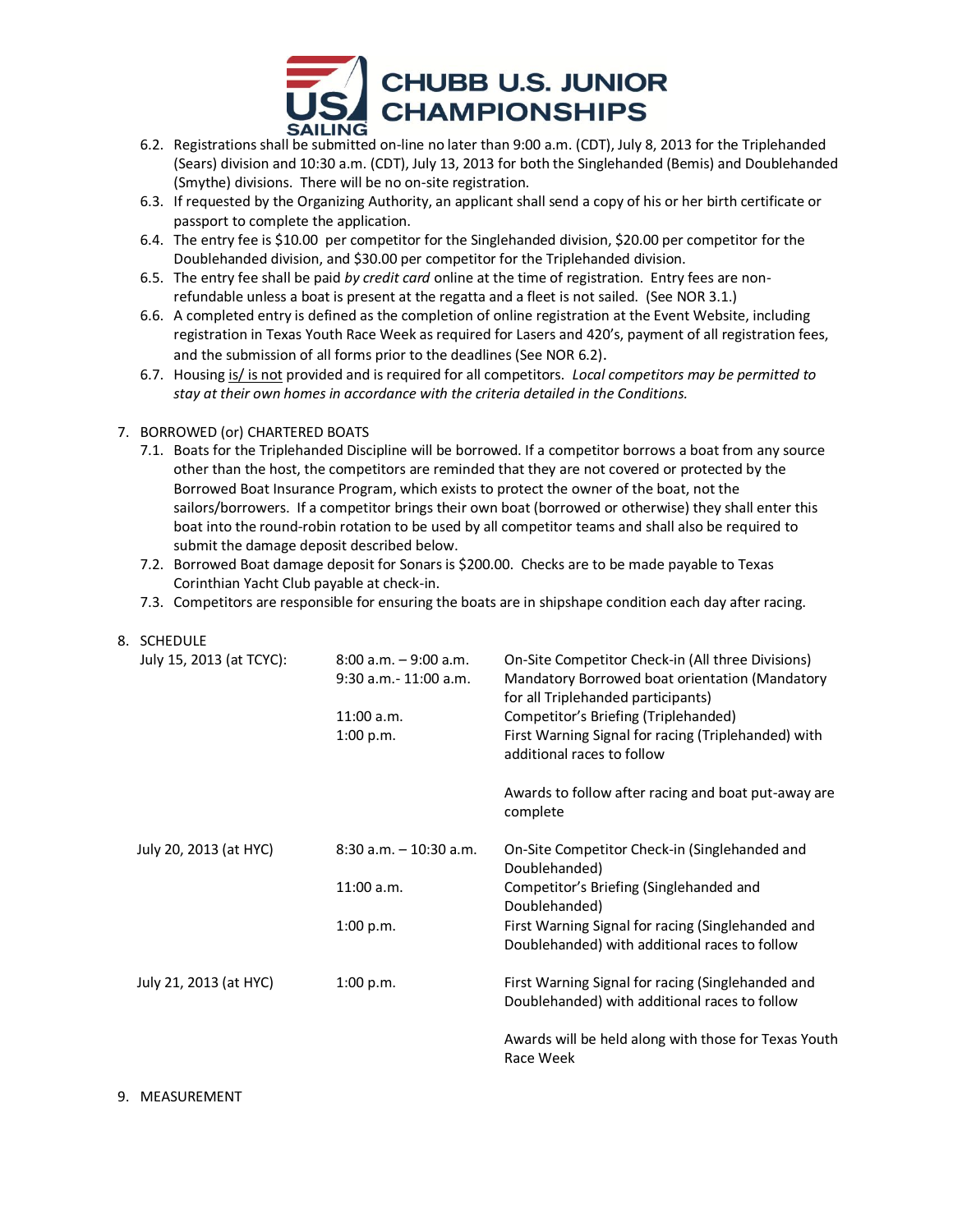

Each boat shall comply with the equipment measurement rules of its class and may be inspected for compliance at any time during the regatta at the discretion of the Protest Committee.

# 10. TRIPLEHANDED / QUADRUPELHANDED DISCIPLINE

- 10.1. For This Discipline ONLY, if the event is sailed in borrowed boats every effort will be made to conduct the event as a full round robin.
- 10.2. Teams shall not in any way adjust standing rigging of any boat in a round robin series before or during the event, except with the prior consent of the Protest Committee.
- 10.3. Teams shall not clean the bottoms of wet-sailed boats during an event without the prior consent of the Protest Committee.
- 10.4. Each skipper shall be supplied with a yellow breakdown flag.

### 11. SAILING INSTRUCTIONS

The sailing instructions will be available at registration.

#### 12. VENUE

12.1 The Triplehand event shall be sailed in Galveston Bay at the Texas Corinthian Yacht Club (TCYC).

12.2 The Singlehand and Doublehand events shall be sailed in Galveston Bay at the Houston Yacht Club (HYC) as part of their venue for Texas Youth Race Week.

#### 13. PENALTY SYSTEMS

Appendix P – Special Procedures for Rule 42 may apply.

### 14. SCORING

14.1. The Low Point System of Appendix A will apply.

14.2. Three (3) races are required to be completed to constitute a series.

(a) When fewer than six (6) races have been completed, a boat's series score will be the total of her race scores.

(b) When six (6) or more races have been completed, a boat's series score will be the total of her race scores excluding her worst score.

# 15. PROTEST AND APPEALS

.

- 15.1.Decision of the protest committee will be final as provided in rule 70.5 However, a decision following a hearing under rule 69.2(a) may be appealed.
- 15.2.Contact information, including e-mail and telephone number, for the helm of each boat entered and for the chairmen of the Protest Committee and the Race Committee shall be posted on the official notice board at all times during the event.

#### 15.3.Rule 65.2 **INFORMING THE PARTIES AND OTHERS** is changed as follows:

A *party* to the hearing is entitled to receive the above information in writing, provided she asks for it in writing and hand-delivers her request to a member of the protest committee no later than the protest time limit on the last day of racing or one hour after being informed of the decision, whichever is later. The committee shall then, within two hours, hand-deliver the information to the *party*, including when relevant, a diagram of the incident prepared or endorsed by the committee.

#### 15.4.Rule 66 **REOPENING A HEARING** is changed as follows:

A hearing may be reopened when the protest committee decides that it may have made a significant error, or when significant new evidence becomes available within a reasonable time. Area Elimination Reopening

(a) A party to a hearing of a protest or request for redress may request an Area Semi Final Reopening. The request shall be in writing and include the significant error that the party believes the protest committee made or the nature of the significant new evidence that is available. The request shall be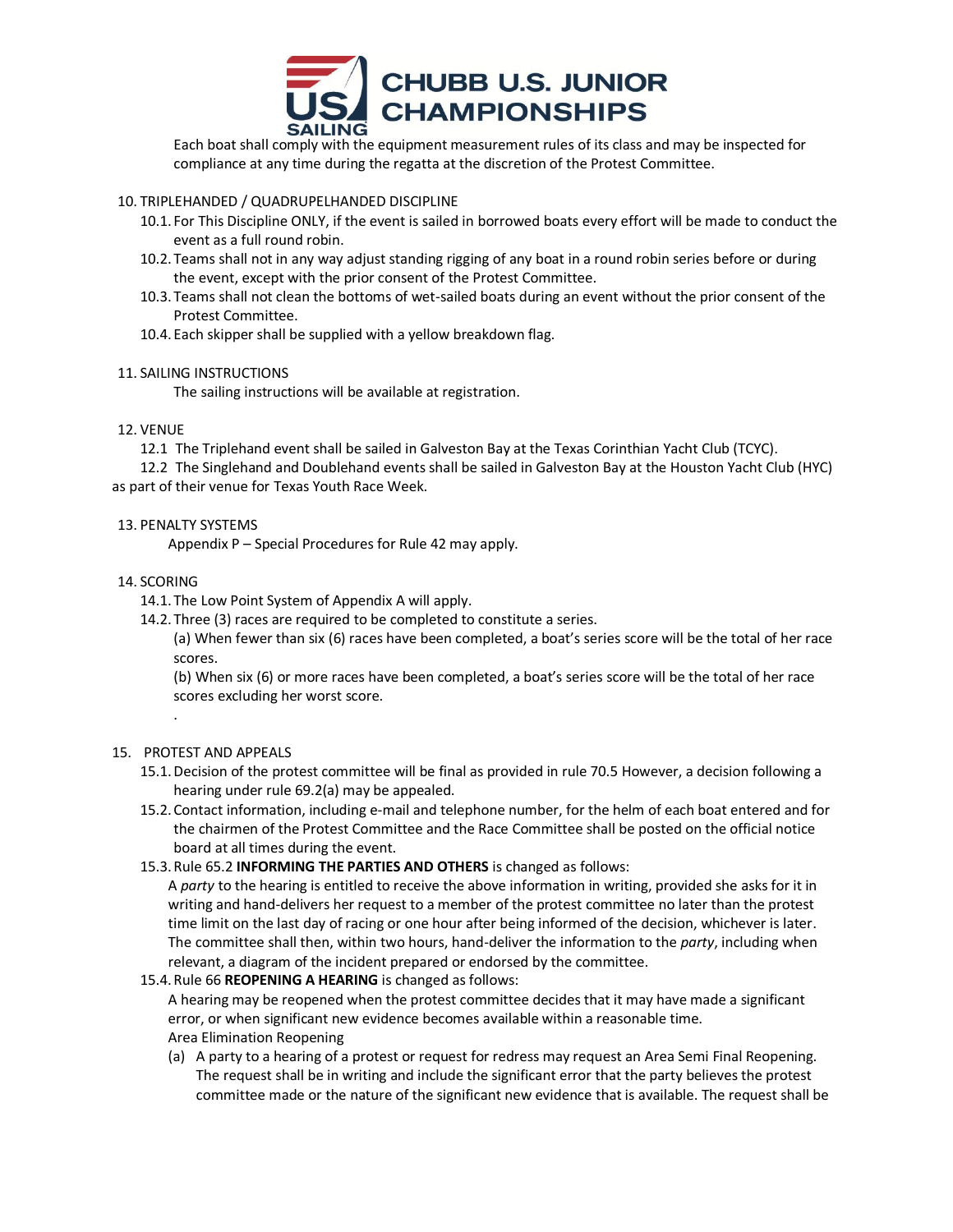

made no later than 24 hours after the hearing or 24 hours after the protest time limit on the last day of racing, whichever is later. The request, along with copies of the original protest or request for redress, the facts found, the decision of the protest committee, any new evidence that cannot be presented verbally, and e-mail and phone contact information for all parties to the hearing as well as the chairman of the protest committee, shall be sent by e-mail to the US Sailing Championships Director[, LizWalker@ussailing.org](mailto:LizWalker@ussailing.org) and the US Sailing Championships Chairman, [swmadero@aol.com.](mailto:swmadero@aol.com)

- (b) The protest committee for an Area Elimination Reopening shall consist of the chairman of the original protest committee plus four certified judges appointed by US Sailing. A majority of the committee's members shall be Senior or International Judges. US Sailing will appoint its chairman.
- (c) An Area Elimination Reopening will be conducted by telephone/VOIP conference call. The time and date for the conference call shall be established by the chairman as soon as practicably possible and no later than seven days after the request for reopening is e-mailed. The chairman will e-mail to the parties to the hearing the request for reopening, the facts found, the decision of the protest committee, the time and date of the hearing, the process for joining the call and any other relevant documents.

# 16. SUPPORT & SPECTATOR BOATS

Spectator boats may be available via sign-up at the venue for Race Days.

### 17. COACHING

- 17.1. For coaching purposes, these events shall be Grade 1 Events as defined in the US Sailing Championship Support Vessel Policy. Private coaching is permitted; coach and support boats are permitted. See [http://championships.ussailing.org/Youth/Coaching\\_and\\_Support\\_Vessels.htm](http://championships.ussailing.org/Youth/Coaching_and_Support_Vessels.htm)
	- 17.2. Except as provided in the Policy specified above, instructors, coaches and other support personnel and family members shall not go afloat in the defined racing area at any time during the clinic or racing days, except in spectator boats as defined in NOR 18.1.
	- 17.3. Outside contact with competitors is prohibited on clinic and racing days commencing with the competitor's arrival at the host club and shall continue until dismissed by the clinic coach on clinic days, or released by the Protest Committee on racing days.
- 17.4. Outside contact is defined as a parent, family member, spectator, or coach. Competitors shall not receive advice, instruction, or any type of outside assistance (other than that provided by US Sailing) including electronic communication devices while at the sailing venue during the clinic and racing days. It is the intent of this rule to prohibit contact between competitors and any person, who, in the opinion of the Protest Committee, is a coach, instructor or advisor.
- 17.5. The coaches provided by US Sailing will offer individual on-the-water instruction and group commentary/advice on land following each racing day. This coaching will be given to all competitors on an as equal basis as possible.
- 17.6. The Protest Committee may protest and disqualify a competitor for breaking the rules of NOR 19 from all races on the day of the infringement.

# 18. PERSONAL FLOATATION DEVICES (PFD) AND PERSONAL EQUIPMENT

- 18.1.Competitors shall wear a US Coast Guard (USCG) approved personal flotation device (PFD) while on the water other than for brief periods while adding or removing clothing. The PFD shall either be a USCG Type III or Type V device that depends 100% on foam for flotation. No modifications of the PFD are permitted. The PFD must be worn outside of all clothing except that a thin shirt may be worn over the PFD to prevent snagging.
- 18.2. The only gear, rigging, or equipment that a team may take aboard a boat shall be: magnetic card compass, flags, plastic bucket or bailer, normally equipped ditty-bag, personal effects, including PFDs and protective clothing. For the events using the C420, permission is granted to bring Fast-pins, and the competitors are required to bring their own trapeze harnesses.